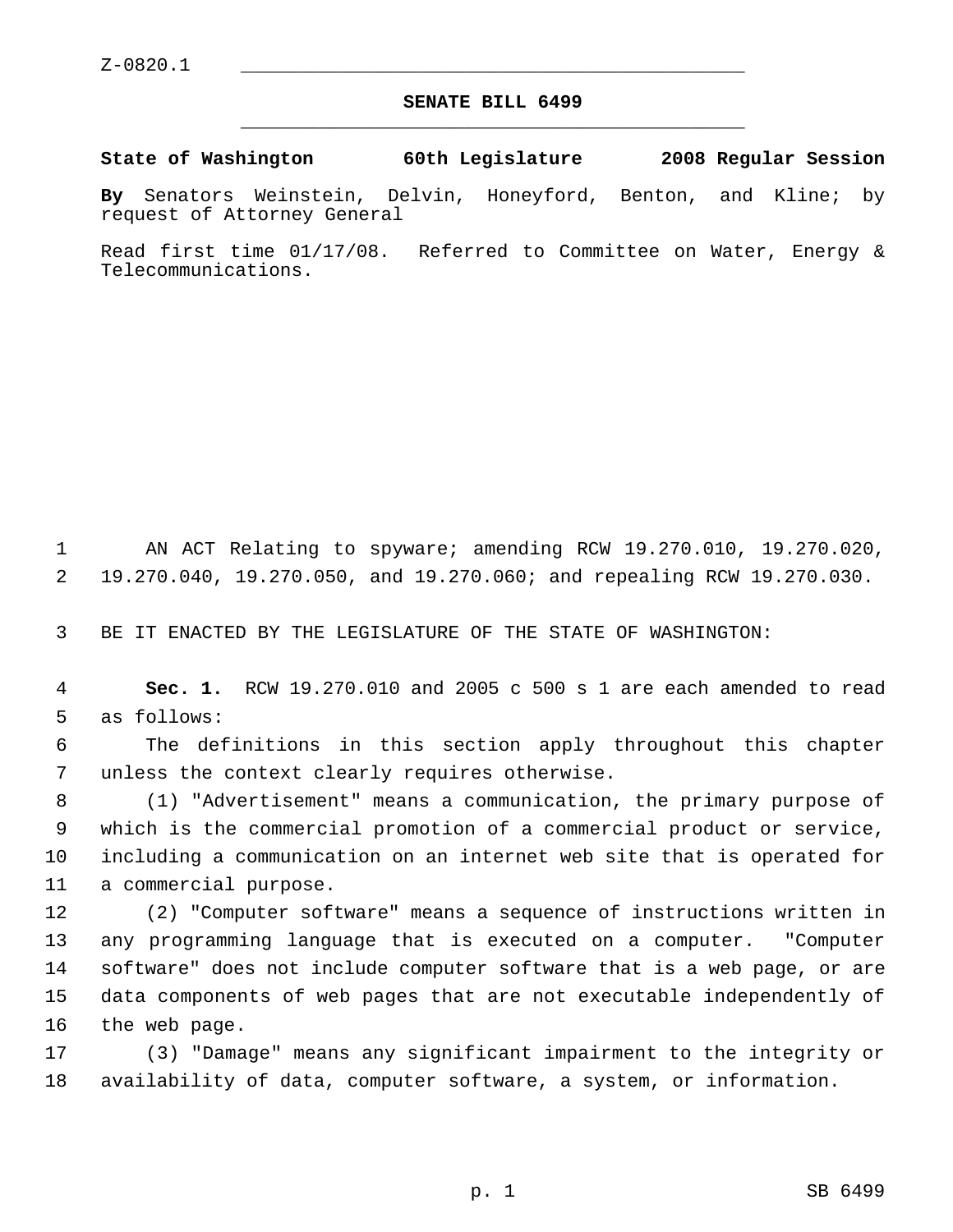(4) "Deceptive" means: (a) A materially false or fraudulent statement; or (b) a statement or description that omits or misrepresents material information in order to deceive an owner or operator.

 (5) "Execute" means the performance of the functions or the carrying out of the instructions of the computer software.

7 (( $(5)$  "Intentionally deceptive" means any of the following:

8 (a) An intentionally and materially false or fraudulent statement;

 (b) A statement or description that intentionally omits or misrepresents material information in order to deceive an owner or 11 operator; and

 (c) An intentional and material failure to provide any notice to an 13 owner or operator regarding the installation or execution of computer 14 software in order to deceive the owner or operator.))

 (6) "Internet" means the global information system that is logically linked together by a globally unique address space based on the internet protocol (IP), or its subsequent extensions, and that is able to support communications using the transmission control protocol/internet protocol (TCP/IP) suite, or its subsequent extensions, or other IP-compatible protocols, and that provides, uses, or makes accessible, either publicly or privately, high level services layered on the communications and related infrastructure described in this subsection.

 (7) "Owner or operator" means the owner or lessee of a computer, or someone using such computer with the owner's or lessee's authorization. "Owner or operator" does not include any person who owns a computer before the first retail sale of such computer.

 (8) "Person" means any individual, partnership, corporation, limited liability company, or other organization, or any combination thereof.

 (9) "Personally identifiable information" means any of the following with respect to an individual who is an owner or operator:

(a) First name or first initial in combination with last name;

(b) A home or other physical address including street name;

(c) An electronic mail address;

 (d) A credit or debit card number, bank account number, or a password or access code associated with a credit or debit card or bank account;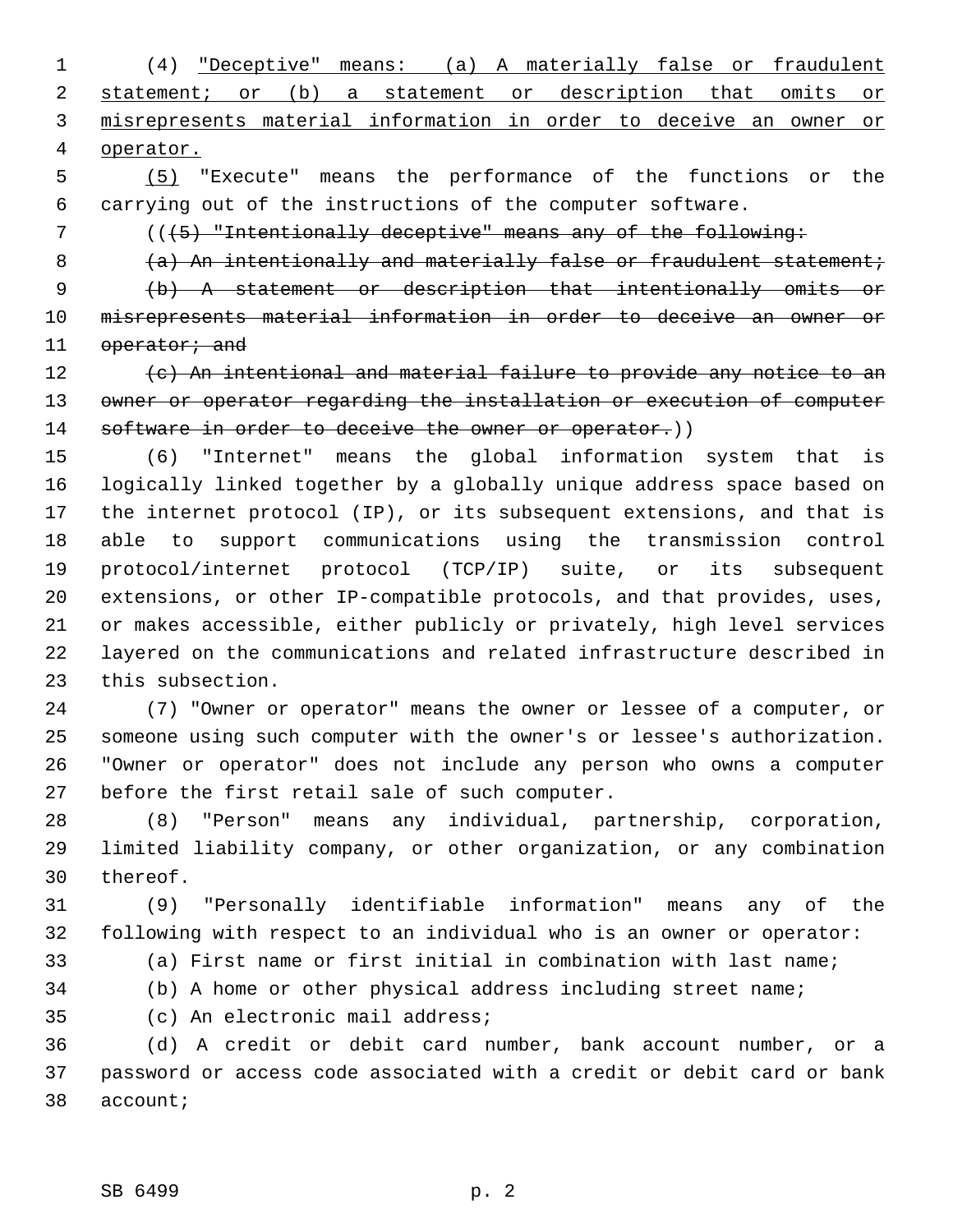- (e) Social security number, tax identification number, driver's license number, passport number, or any other government-issued 3 identification number; ((and)) or
- (f) Any of the following information in a form that personally identifies an owner or operator:
- (i) Account balances;
- 7 (ii) Overdraft history; ((and)) or
- (iii) Payment history.

 (10) "Procure" means to knowingly, or with conscious avoidance of knowledge, pay or provide other consideration to, or induce, another person to transmit on one's behalf.

12 (11) "Transmit" means to knowingly, or with conscious avoidance of 13 knowledge, transfer, send, or make available computer software, or any component thereof, via the internet or any other medium, including local area networks of computers, other nonwire transmission, and disc or other data storage device. "Transmit" does not include any action by a person providing:

- (a) The internet connection, telephone connection, or other means 19 of transmission capability ((such as a compact disk or digital video disk)) through which the software was made available;
- (b) The storage or hosting of the software program or a web page 22 through which the software was made available, unless the person providing the storage or hosting services knows or reasonably should know there is or will be a violation of this chapter, and participates in or ratifies the actions constituting the violation; or

 (c) An information location tool, such as a directory, index reference, pointer, or hypertext link, through which the user of the computer located the software, unless such person receives a direct economic benefit from the execution of such software on the computer.

 **Sec. 2.** RCW 19.270.020 and 2005 c 500 s 2 are each amended to read as follows:

32 It is unlawful for a person ((who is not an owner or operator to 33 transmit computer software to the owner or operator's computer with actual knowledge or with conscious avoidance of actual knowledge and to use such software to do)), without the authorization of the owner or operator, to transmit, or procure the transmission of, software to the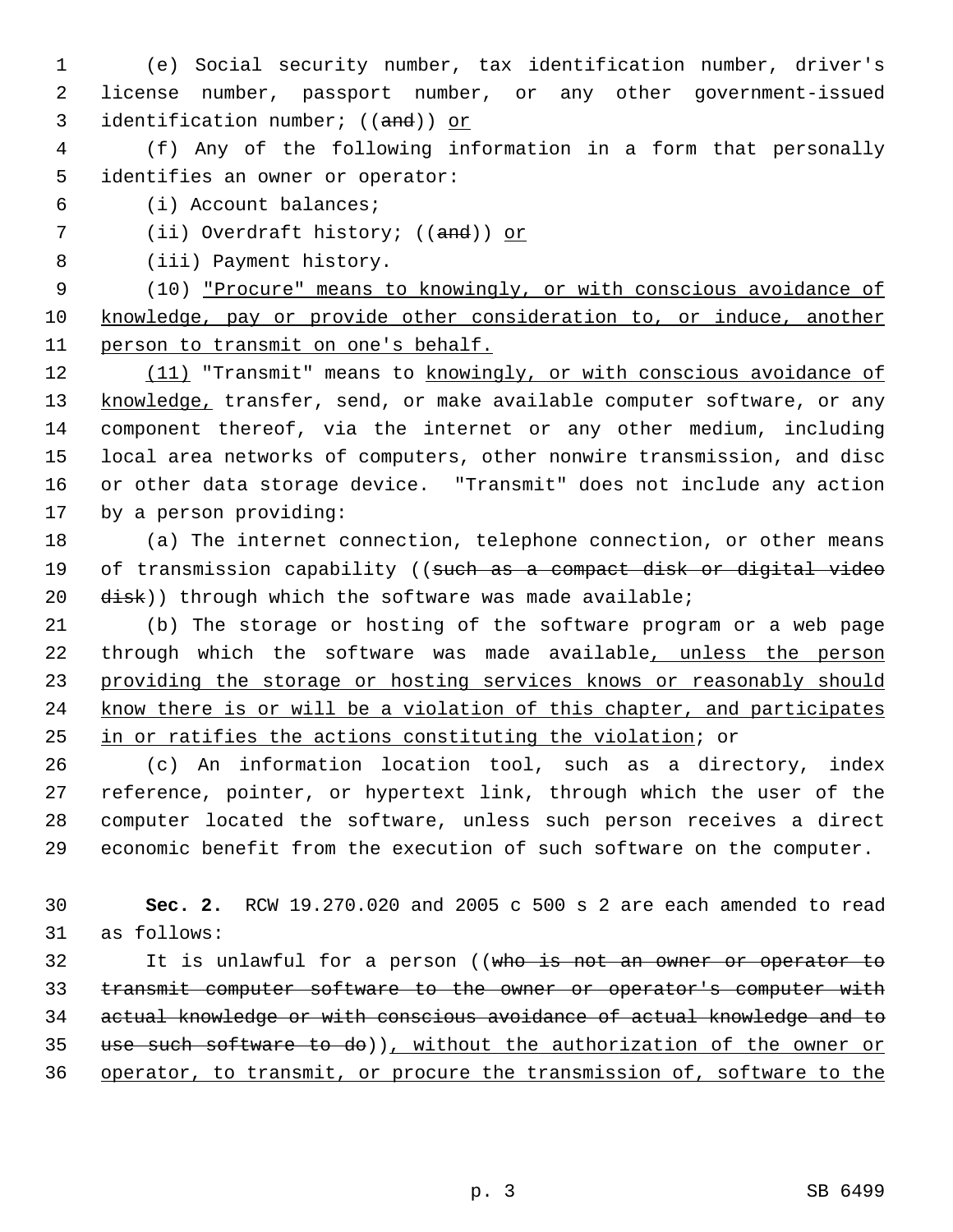1 owner or operator's computer with actual knowledge or conscious 2 avoidance of actual knowledge that the software does any of the 3 following: 4 (1) ((Modify)) Modifies, through ((intentionally)) deceptive means, 5 settings that control any of the following: 6 (a) The page that appears when an owner or operator launches an 7 internet browser or similar computer software used to access and 8 navigate the internet; 9 (b) The default provider or web proxy the owner or operator uses to 10 access or search the internet;  $((and))$ 11 (c) The owner or operator's list of bookmarks used to access web 12 pages; or 13 (d) The toolbars or buttons of the owner or operator's internet 14 browser or similar computer software used to access and navigate the 15 internet; 16 (2) Collects, through intentionally deceptive means, personally 17 identifiable information( $($ 18 (a) Through the use of a keystroke-logging function that records 19 all keystrokes made by an owner or operator and transfers that 20 information from the computer to another person; 21 (b) In a manner that correlates such information with data 22 respecting all or substantially all of the web sites visited by an 23 owner or operator, other than web sites operated by the person 24 collecting such information; and 25 (c) Described in RCW 19.270.010(9) (d), (e), or  $(f)(i)$  or (ii) by 26 extracting the information from the owner or operator's hard drive)) 27 through the use of a keystroke-logging function or through extracting 28 the information from the owner or operator's hard drive; 29 (3) Prevents, through intentionally deceptive means, an owner or 30 operator's reasonable efforts to block the installation or execution 31 of, or to disable, computer software ((by causing the software that the 32 owner or operator has properly removed or disabled automatically to 33 reinstall or reactivate on the computer)); 34 (4) ((<del>Intentionally</del>)) Misrepresents that computer software will be 35 uninstalled or disabled by an owner or operator's action; ((and))

36 (5) Through intentionally deceptive means, removes, disables, or 37 renders inoperative security, antispyware, or antivirus computer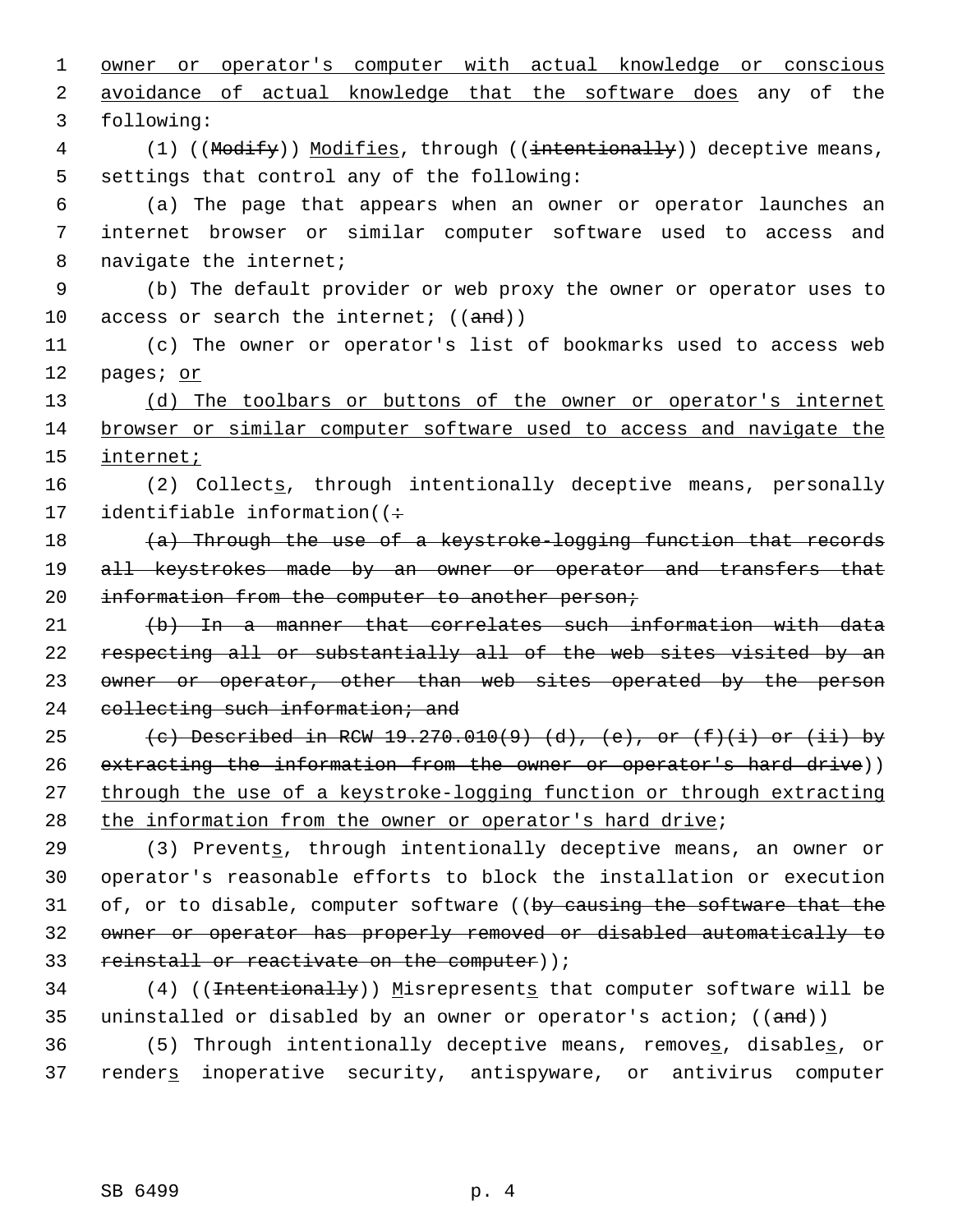| 1              | software installed on the computer, or through intentionally deceptive  |
|----------------|-------------------------------------------------------------------------|
| 2              | means disables the ability of such computer software to update          |
| 3              | automatically;                                                          |
| $\overline{4}$ | (6) Accesses or uses the modem or internet service for such             |
| 5              | computer to cause damage to the computer or cause an owner or operator  |
| 6              | to incur financial charges for a service that is not authorized by the  |
| 7              | owner or operator;                                                      |
| 8              | (7) Opens multiple, sequential, stand-alone advertisements in the       |
| 9              | owner or operator's computer without the authorization of the owner or  |
| 10             | operator and that a reasonable computer user cannot close without       |
| 11             | turning off the computer or closing the internet browser;               |
| 12             | (8) Uses the owner or operator's computer as part of an activity        |
| 13             | performed by a group of computers for the purpose of causing damage to  |
| 14             | another computer or person including, but not limited to, launching a   |
| 15             | denial of service attack;                                               |
| 16             | (9) Transmits or relays commercial electronic mail or a computer        |
| 17             | virus from the owner or operator's computer, where the transmission or  |
| 18             | relaying is initiated by a person other than the owner or operator;     |
| 19             | (10) Modifies any of the following settings related to the              |
| 20             | computer's access to, or use of, the internet:                          |
| 21             | (a) Settings that protect information about the owner or operator       |
| 22             | in order to make unauthorized use of the owner or operator's personally |
| 23             | identifiable information; or                                            |
| 24             | (b) Security settings in order to cause damage to a computer; or        |
| 25             | (11) Prevents an owner or operator's reasonable efforts to block        |
| 26             | the installation of, or to disable, computer software by doing any of   |
| 27             | the following:                                                          |
| 28             | (a) Presenting the owner or operator with an option to decline          |
| 29             | installation of computer software and with knowledge or conscious       |
| 30             | avoidance of knowledge that when the option is selected the             |
| 31             | installation nevertheless proceeds; or                                  |
| 32             | (b) Falsely representing that computer software has been disabled.      |
|                |                                                                         |
| 33             | RCW 19.270.040 and 2005 c 500 s 4 are each amended to read<br>Sec. $3.$ |
| 34             | as follows:                                                             |
| 35             | It is unlawful for a person who is not an owner or operator to do       |
| 36             | any of the following with regard to the owner or operator's computer:   |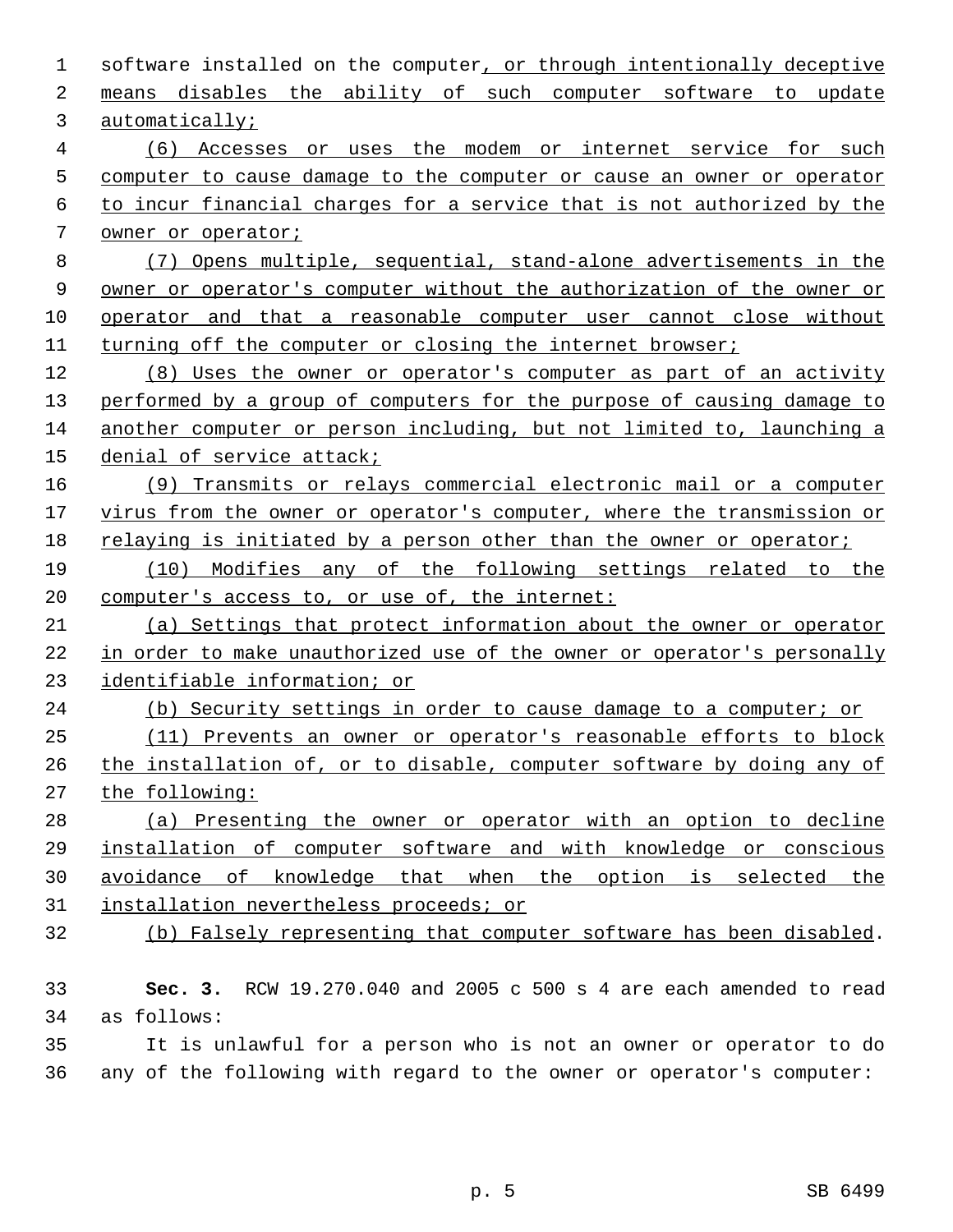(1) Induce an owner or operator to install a computer software 2 component onto the computer by ((intentionally)) deceptively misrepresenting the extent to which installing the software is necessary for maintenance, update, or repair of the computer or 5 computer software, for security or privacy reasons ((or)), for the proper operation of the computer, in order to open, view, or play a 7 particular type of content; ((and)) or

 (2) Induce an owner or operator to install a computer software component onto the computer by displaying a pop-up, web page, or other message that deceptively misrepresents the source of the message; or

 (3) Deceptively cause the execution on the computer of a computer 12 software component ((with the intent of causing)) that causes the owner or operator to use the component in a manner that violates any other provision of this section.

 **Sec. 4.** RCW 19.270.050 and 2005 c 500 s 5 are each amended to read as follows:

17 Neither RCW ((19.270.030 or)) 19.270.020 (5) through (11) nor  $((\theta \cdot \hat{r}))$  19.270.040  $((\theta \cdot \theta \cdot \hat{r}))$  apply to any monitoring of, or interaction with, a subscriber's internet or other network connection or service, or a computer, by a telecommunications carrier, cable operator, computer hardware or software provider, or provider of information service or interactive computer service for network or computer security purposes, diagnostics, technical support, maintenance, repair, authorized updates of software or system firmware, authorized remote system management, or detection or prevention of the unauthorized use of or fraudulent or other illegal activities in connection with a network, service, or computer software, including scanning for and removing software under this chapter.

 **Sec. 5.** RCW 19.270.060 and 2005 c 500 s 6 are each amended to read as follows:

 (1) In addition to any other remedies provided by this chapter or any other provision of law, the attorney general, or a provider of computer software or owner of a web site or trademark who is adversely 34 affected by reason of a violation of this chapter, and whose action arises directly out of such person's status as a provider or owner, may